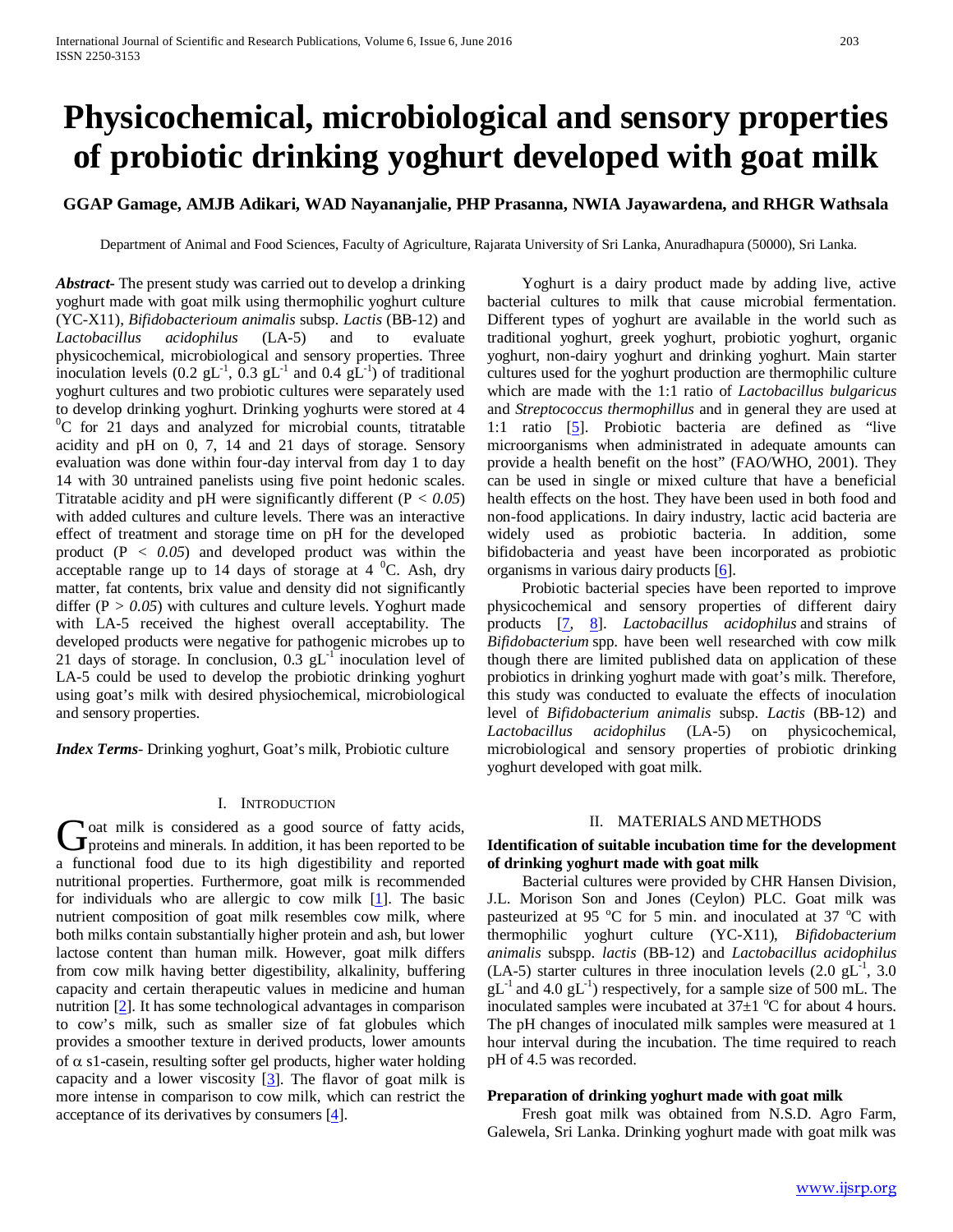prepared using a standard procedure at Dairy Processing Unit, Department of Animal and Food Sciences, Faculty of Agriculture, Rajarata University of Sri Lanka. Three different starter cultures (YC-X11, BB-12 and LA-5) and three inoculation levels (2  $gL^{-1}$ , 3  $gL^{-1}$  and 4  $gL^{-1}$ ) were used to prepare the drinking yoghurt. The prepared samples were stored in a refrigerator at 4 °C until used.

## **Physicochemical analysis of drinking yogurt made with goat milk**

 The pH of the samples was measured weekly during storage period up to 21 days using a pH meter (sensION+PH1, Hach, USA). Acidity was estimated by titration with 0.1% NaOH. Total solids, total soluble solids (brix value), specific gravity, crude protein, ash and fat of the developed yoghurt were estimated according to AOAC procedure [9].

# **Microbiological analysis**

 Prepared drinking yoghurt samples were analyzed for desirable (Lactic bacteria) and undesirable (*E-coli*, yeast and mould) microorganisms weekly using pour plate methods. Required amount of culture media (Lactobacillus MRS for lactic acid bacteria, PDA for yeast and mould, EMB agar for E-coli) was taken and sterilized by autoclaving at 121  $\mathrm{^0C}$  for 15 min. One milliliter of drinking yoghurt was mixed with 9 mL sterilized distill water to make the  $10^{-1}$  dilution and repeated until  $10^{-5}$  dilution. One milliliter samples of drinking yoghurt (dilution factor  $=10^{-5}$ ) was transferred in to the Petri dishes and 15 mL of prepared media was poured and allowed to solidify at ambient temperature. Then, dishes were transferred in to the incubator (For lactic acid bacteria, at  $37\pm1~^0C$  for 48 hours and E-coli, yeast and mould, at normal room temperature for 48 hours). Colony counter was used for the enumeration of microorganisms.

## **Sensory evaluation of developed drinking yoghurt**

 Sensory evaluations were carried out at 4 days intervals during storage period of 14 days to identify the best product. A total of 30 untrained panelists from Faculty of Agriculture, Rajarata University of Sri Lanka, Sri Lanka were used in the analysis. Yoghurt samples were served in randomized order in plastic cartoons coded with three random digits. The panelists were requested to evaluate the sensory properties including colour, odour, texture, and overall acceptability according to a five point hedonic scale.

## **Statistical Analysis**

 Parametric data were analyzed by one way Analysis of Variance (ANOVA) in Statistical Analysis Software ver. 9.0 [10]. Means were separated by Tukey's Studentized Range Test (TSRT). Sensory data were analyzed by Friedman nonparametric test in MINITAB 15 with 95% confidence interval. Microbial data were presented by comparing with SLS 824: part 2: 1989 yoghurt standards. Statistical significance was declared at *P* < 0.05.

## III. RESULTS AND DISCUSSION

**Optimum incubation time required for producing goat drinking yoghurt**

 Table 01 shows time required to reach pH 4.5 by different cultures and culture levels. The culture combination and level of inoculation had a significant effect on the rate of acidification. Yoghurt cultures showed the fastest growth and showed a high acidification rate than probiotic cultures. Thermophilic yoghurt culture reached pH 4.5 in 6 hr. whereas probiotic cultures spent 18 hr. to reach the same pH level. The observed longer acidification period with probiotic is related to the poor growth of probiotic bacteria in goat milk.

# **Table 01: Incubation time required for producing goat drinking yoghurt with Different Cultures and Culture Levels**

| <b>Treatments</b> |                                   | Optimum incubation (hr.) |
|-------------------|-----------------------------------|--------------------------|
| <b>Cultures</b>   | <b>Culture</b><br>levels $(gL-1)$ |                          |
| $YC-X11$          | 0.2                               | 6                        |
|                   | 0.3                               | 6                        |
|                   | 0.4                               | 6                        |
| <b>BB-12</b>      | 0.2                               | 18                       |
|                   | 0.3                               | 18                       |
|                   | 0.4                               | 18                       |
| $LA-5$            | 0.2                               | 18                       |
|                   | 0.3                               | 18                       |
|                   | 0.4                               | 18                       |

 Determination of time duration to reach pH 4.5 is important to identify the coagulum breaking point. The transformation of lactose in to lactic acid is the reason to reduce pH value up to 4.5, which is responsible pH to form casein coagulum which is called as iso electric point of milk casein. At pH of 4.5, negatively charged casein micelles neutralized by positive charges. Neutralized casein micelles accumulate in to the sole and form coagulum [11]. Therefore, incubation should be stopped before developing the pH value more than 4.5.

## **Nutritional composition of developed goat drinking yoghurt**

 Fat, protein, ash and dry matter contents of drinking yoghurt prepared with different cultures and culture levels were not significantly different (Table 02,  $P > 0.05$ ). Therefore, three cultures that were used, might not involve in the nutritional composition changes in prepared drinking yoghurt from goat milk. **Jenness** [12] reported that difference in animal species, breed, weather, type of feed, age of animal, stage of lactation etc. are the major reasons of changing composition of raw milk and those changes may affect on the nutritional composition of prepared drinking yoghurt.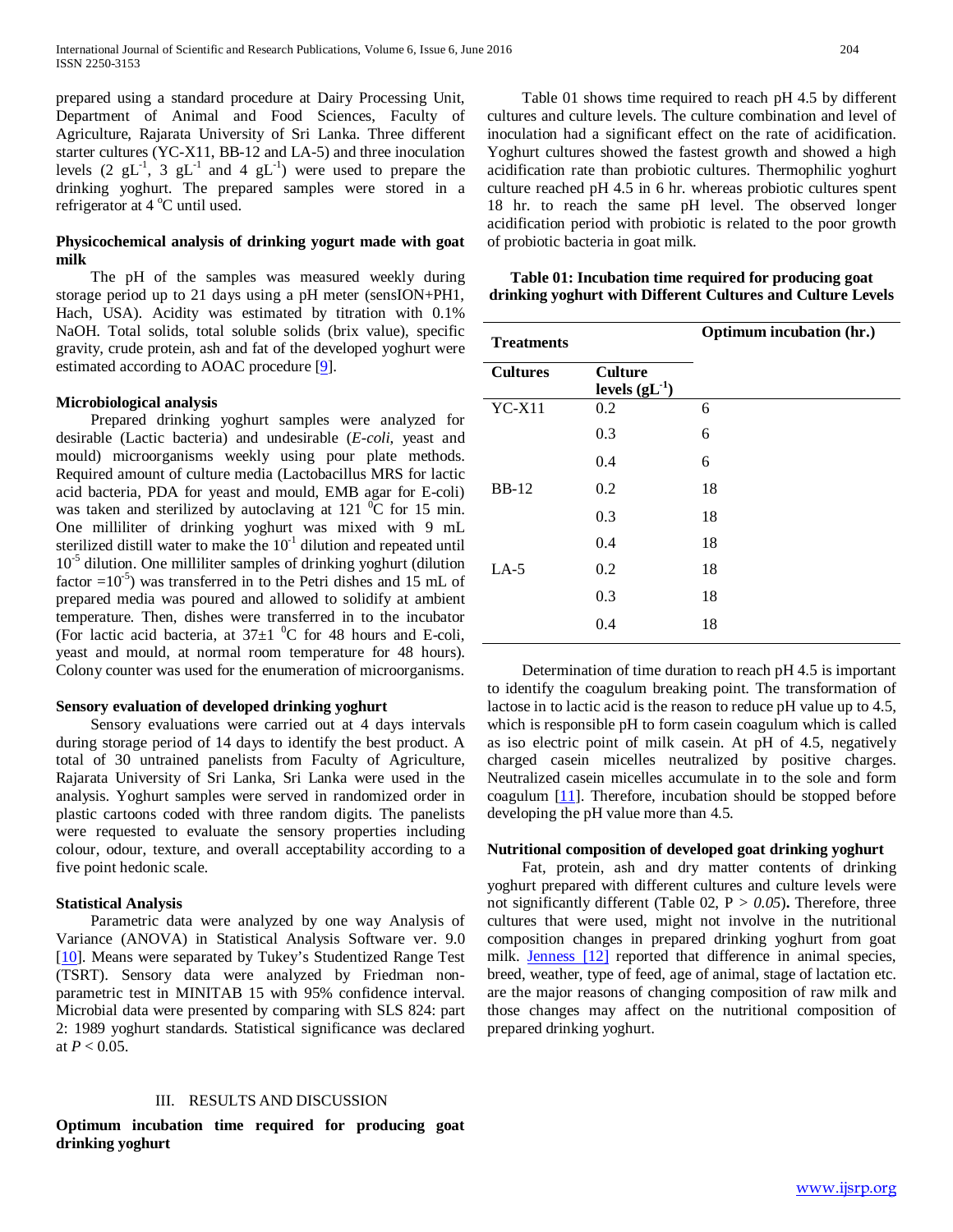| <b>Treatments</b> |                               |        | <b>Nutritional properties</b> |                 |             |            |  |
|-------------------|-------------------------------|--------|-------------------------------|-----------------|-------------|------------|--|
| <b>Cultures</b>   | <b>Culture</b><br>$(gL^{-1})$ | levels | Fat $(\% )$                   | Protein $(\% )$ | Ash $(\% )$ | DM $(\% )$ |  |
| $YC-X11$          | 0.2                           |        | 1.45                          | 3.86            | 0.52        | 24.33      |  |
|                   | 0.3                           |        |                               |                 |             | 24.09      |  |
|                   | 0.4                           |        | 1.24                          | 4.08            | 0.52        | 23.67      |  |
|                   |                               |        | 1.39                          | 4.75            | 0.47        |            |  |
| <b>BB-12</b>      | 0.2                           |        | 1.10                          | 4.08            | 0.48        | 23.35      |  |
|                   | 0.3                           |        |                               |                 |             | 23.14      |  |
|                   | 0.4                           |        | 0.84                          | 4.10            | 0.50        | 24.03      |  |
|                   | 0.2                           |        | 0.97                          | 4.65            | 0.44        | 23.87      |  |
| $LA-5$            | 0.3                           |        | 1.16                          | 4.61            | 0.51        | 23.71      |  |
|                   |                               |        | 1.31                          | 4.15            | 0.49        |            |  |
|                   | 0.4                           |        | 1.42                          | 4.03            | 0.48        | 24.11      |  |
| SE                |                               |        | 0.24                          | 0.55            | 0.03        | 0.84       |  |

**Table 02: Fat, protein, ash and dry matter (DM) contents in the drinking yoghurts made with goat milk**

## **Physicochemical properties of developed goat milk drinking yoghurts**

 Brix value and specific gravity in developed drinking yoghurts prepared with different cultures and culture levels were not significantly different ( $P > 0.05$ ). The pH value in each product was significantly different  $(P < 0.05)$  among the treatments with storage [\(Figure 0](#page-2-0)1). During the storage period, pH of yoghurt gradually decreased in the treatments may be due to post acidification. pH of yoghurt can be decreased due to accumulation of lactic acid which has been produced by lactic acid bacteria and other living microorganisms during storage [13].



<span id="page-2-0"></span>**Figure 01: Changes of pH in developed goat drinking yoghurts with storage**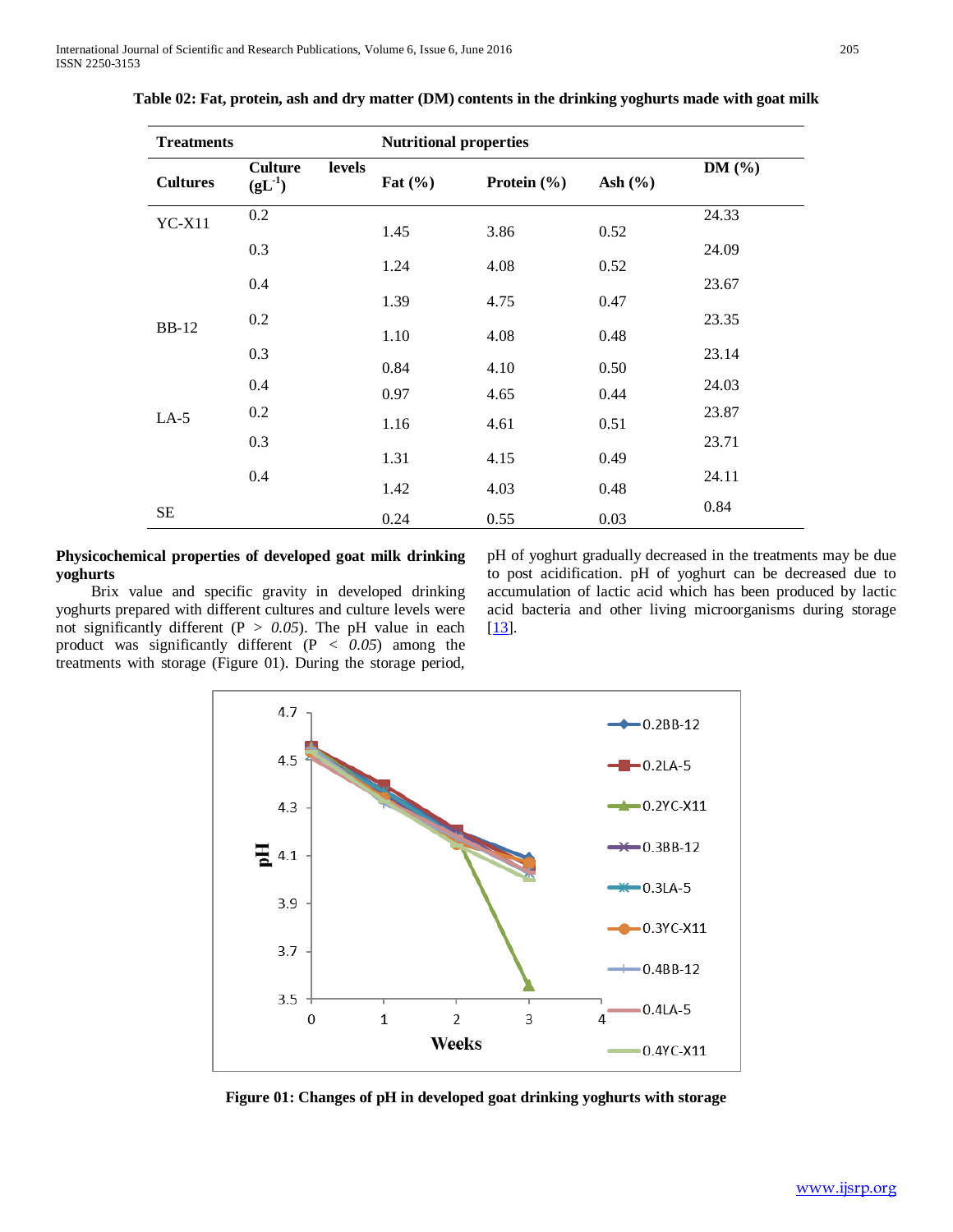Titratable acidity was significantly different (P *< 0.05*) among the treatments and increased during the storage (Figure 02). Muhammad, Abubakar [14] also observed that, gradual increase in titratable acidity in cow milk yoghurts during storage period, due to the microbial activity [13].



**Figure 02: Change in titratable acidity of developed goat drinking yoghurts with storage time**

 **Microbiological analysis of developed goat drinking yoghurts** 

Lactic acid bacterial counts were significantly  $(P < 0.05)$ different among the treatments. Yoghurt prepared with  $0.2$  gL<sup>-1</sup> *Lactobacillus acidophilus* had the highest microbial counts at initial stage of production and yoghurt prepared with  $0.4 \text{ gL}^{-1}$ 

Thermophilic yoghurt culture had the lowest microbial counts (Figure 03). Microbial counts were reduced with the storage time. Normal lactic acid bacteria (Probiotic bacteria) requires  $37\pm1$  <sup>0</sup>C for their optimum growth and survivability, but refrigerator maintains at 4  $^{0}$ C may be the reason to retard the growth rate and amount of microbial count with storage time [5].



**Figure 03: Change in microbial counts in developed goat milk drinking yoghurts with storage time**

 Yeast and mould counts in drinking yoghurt increased with the time of storage. *E-coli* counts were zero for all treatments during storage period of 21 days, probably due to good hygienic practices adapted during manufacturing process. According to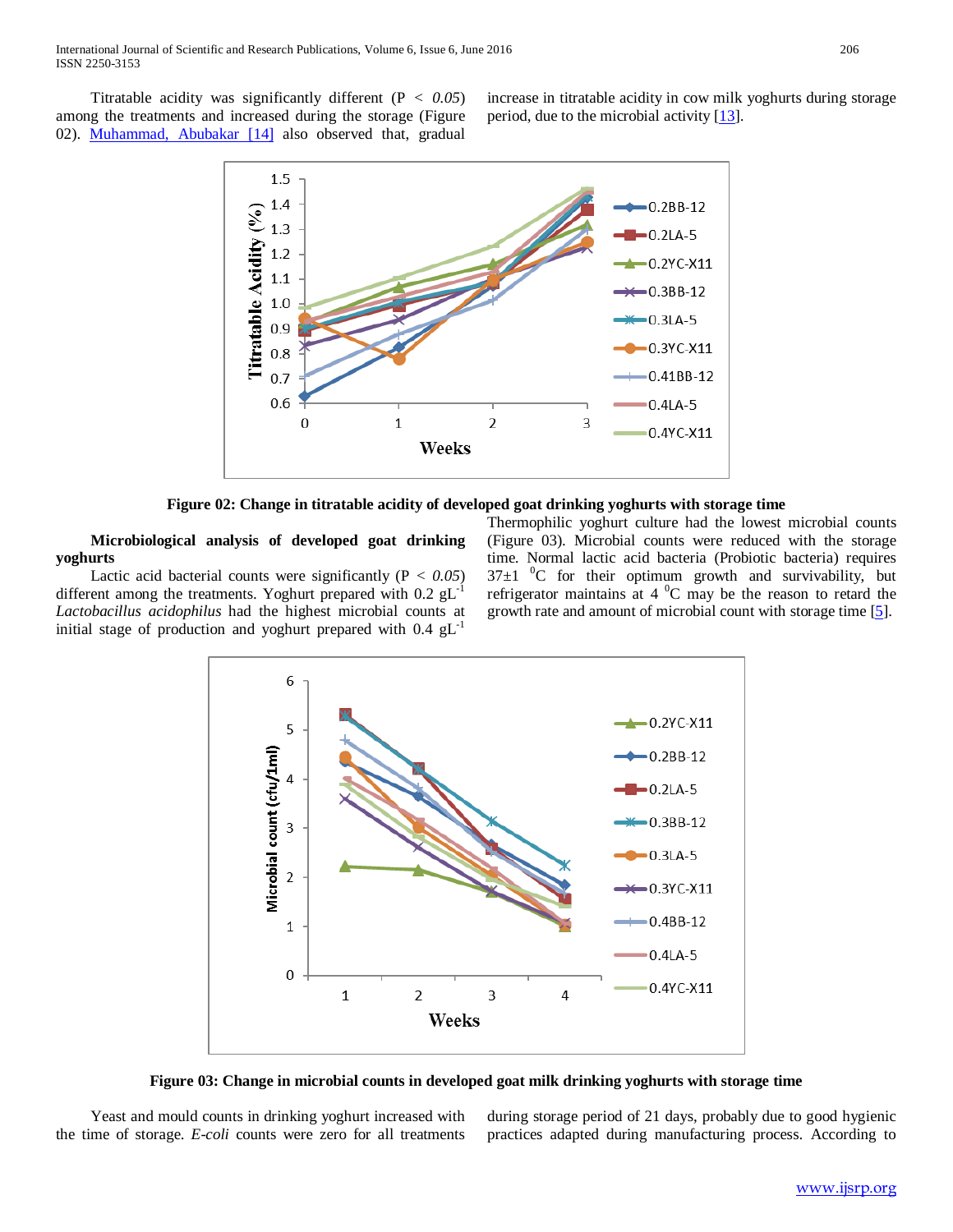the Sri Lanka Standards, E-coli, yeast and mould counts were within the acceptable level in the developed drinking yoghurt during the four weeks of storage.

#### **Sensory qualities of developed goat drinking yoghurt**



# **Figure 04: Sensory evaluation analysis of goat drinking yoghurt**

 The results of sensory tests for the colour, odour, texture and overall acceptability of developed drinking yoghurt are shown in Figure 04. The panelists were able to differentiate a significant difference ( $P < 0.05$ ) for colour, odour and overall acceptability among different yoghurt types. A higher score for colour (545.5) and odour (498) was observed in drinking yoghurt developed from *Lactobacillus acidophilus* at 0.3 gL<sup>-1</sup> culture level. However, texture did not differ significantly among developed drinking yoghurt ( $P = 0.05$ ). The highest overall acceptability (503) was recorded in drinking yoghurt developed from regular yoghurt culture at  $0.2$  gL<sup>-1</sup> culture level followed by Lactobacillus acidophilus at 0.3 gL<sup>-1</sup> culture level (501). Type of starter culture and level of inoculation had an influence on the sensory properties of developed yoghurt samples. Drinking yoghurt developed from goat milk with starter culture, *Lactobacillus acidophilus* and  $0.3 \text{ gL}^{-1}$  culture level showed the best sensory qualities even though overall acceptability was not observed.

## **Shelf life of developed goat drinking yoghurt**

 Shelf life of developed drinking yoghurt was 14 days according to the pH variation. According to the yoghurt standard SLS 824 : part 2 : 1989, pH value should not be more than 4.2 in yoghurt. After the 14 days of production, pH value was not

within the acceptable range. However, undesirable microorganism counts were within the acceptable range.

## IV. CONCLUSIONS

 Three cultures; thermophilic yoghurt culture YC-X11, *Bifidobacterium animalis* subsp. *lactis* BB-12 and *Lactobacillus acidophilus* LA-5 and three culture levels;  $0.2$   $gL^{-1}$ ,  $0.3$   $gL^{-1}$  and 0.4  $gL<sup>-1</sup>$  can be used to develop a goat milk drinking yoghurt with acceptable sensory and nutritional qualities. Drinking yoghurt prepared with 0.3 gL-1 *Lactobacillus acidophilus* culture shows the best sensory qualities. The shelf life of the final product is acceptable under normal refrigerated condition for about 14 days without any quality deterioration.

#### **REFERENCES**

- [1] Costa MP, Frasao BS, Silva ACO, Freitas MQ, Franco RM, Conte-Junior CA. Cupuassu (Theobroma grandiflorum) pulp, probiotic, and prebiotic: Influence on color, apparent viscosity, and texture of goat milk yogurts. Journal of Dairy Science. 2015;98(9):5995-6003.
- [2] Park YW. Hypo- allergenic and therapeutic significance of goat milk. Small Ruminant Research 1994;14:151-9.
- [3] Haenlein GFW. Goat milk in human nutrition. Small Ruminant Research 2004;51:155–63.
- [4] Gomes JJL, Duarte AM, Batista ASM, Figueiredo RMFd, Sousa EPd, Souza ELd, et al. Physicochemical and sensory properties of fermented dairy beverages made with goat's milk, cow's milk and a mixture of the two milks. LWT - Food Science and Technology. 2013;54:18-24.
- [5] Hattingh AL, Viljoen BC. Yogurt as probiotic carrier food. International Dairy Journal. 2001;11:1-17.
- [6] Burgain J, Gaiani C, Francius G, Revol-Junelles A, Cailliez-Grimal C, Lebeer S, et al. In vitro interactions between probiotic bacteria and milk proteins probed by atomic force microscopy. Colloids and Surfaces B: Biointerfaces. 2013;104:153-62.
- [7] Akın M, Akın M, Kırmacı Z. Effects of inulin and sugar levels on the viability of yogurt and probiotic bacteria and the physical and sensory characteristics in probiotic ice-cream. Food Chemistry. 2007;104(1):93-9.
- [8] Kailasapathy K. Survival of free and encapsulated probiotic bacteria and their effect on the sensory properties of yoghurt. LWT-Food Science and Technology. 2006;39(10):1221-7.
- [9] AOAC. Association of official analytical chemists. Official methods of analysis (18th ed.). Washington DC, U.S.A.: 2003.
- [10] SAS. Statistical Analyses System. Users Guide Statistics. SAS Institute Inc. Cary, North Carolina, USA2002.
- [11] Watkins BA, Maicher K. Food Chemistry Experiments. The Society for Food Science and Tchnology, Chicago, USA: Institute of Food Technologists; 2000.
- [12] Jenness R. Composition and characteristics of goat milk: review 1968-1979. Journal of Dairy Science 1980;63:1605-30.
- [13] Ayar A, Burucu H. Effect of whey fractions on microbial and physicochemical properties of probıotıc ayran (drinkable yogurt). International Food Research Journal 2013;20(3):1409-15.
- [14] Muhammad BF, Abubakar MM, Adegbola TA. Effect of period and condition of storage on properties of yoghurt produced from cow milk and soymilk materials. Research Journal of Dairy Science. 2009;3(2):18-24.

#### AUTHORS

**First author** – G.G.A.P. Gamage, B.Sc., Department of Animal and Food Sciences, Faculty of Agriculture, Rajarata University of Sri Lanka, Anuradhapura (50000), Sri Lanka. Email: [<prabodigamage134@gmail.com>](mailto:prabodigamage134@gmail.com)